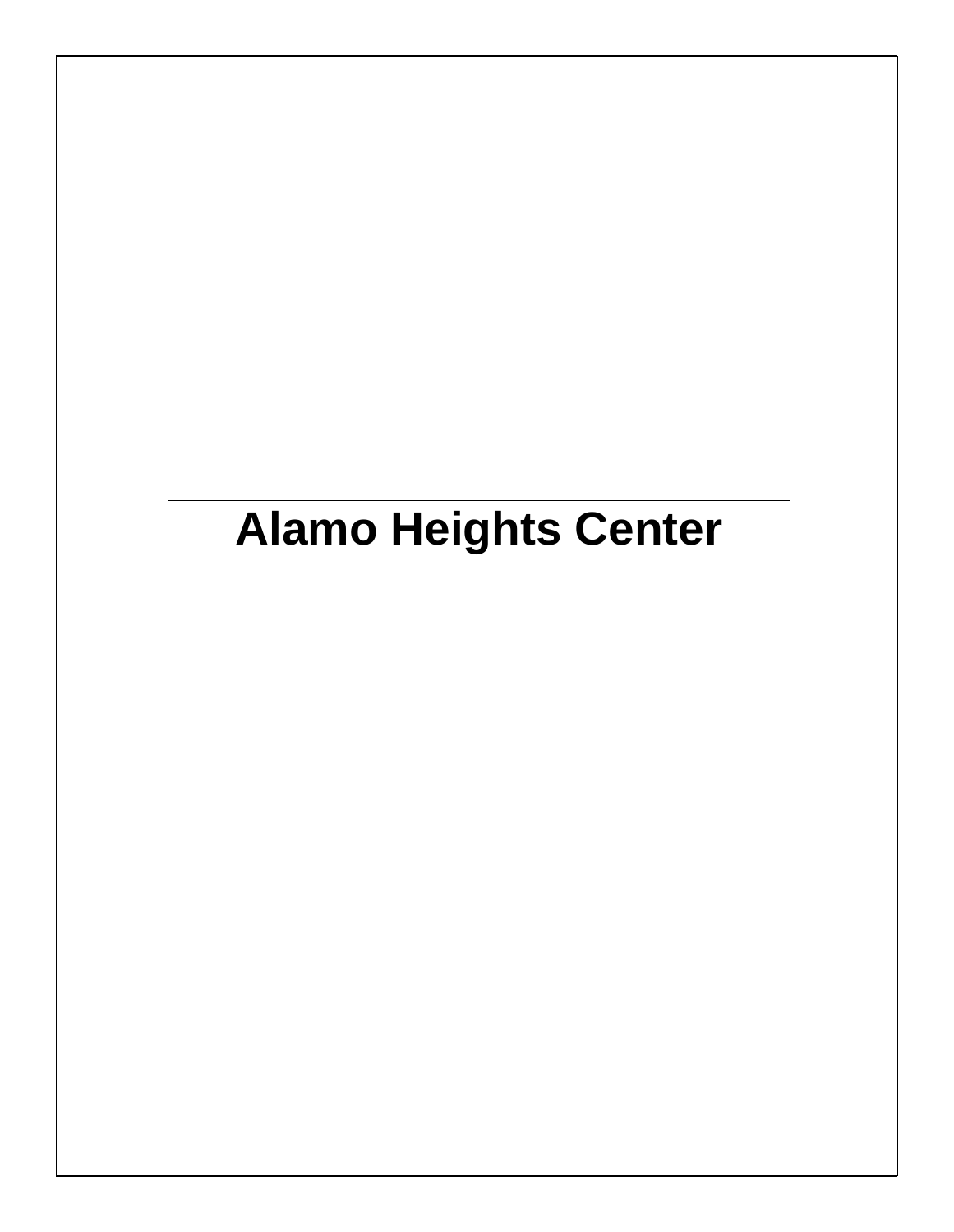| <b>Alamo Heights Center</b><br>4718-5170 Broadway St, San Antonio, TX 78209                                       |                                             |                        |         |               |                |              |  |  |
|-------------------------------------------------------------------------------------------------------------------|---------------------------------------------|------------------------|---------|---------------|----------------|--------------|--|--|
| <b>Building Type: General Retail</b><br>Secondary: Storefront Retail/Office<br>GLA: 19,880 SF<br>Year Built: 1951 | Total Available: 400 SF<br>% Leased: 97.99% | Rent/SF/Yr: Negotiable |         | 21 23 25      | <b>124 Tag</b> |              |  |  |
| <b>Radius</b>                                                                                                     | 1 Mile                                      |                        | 3 Mile  |               | 5 Mile         |              |  |  |
| <b>Population</b>                                                                                                 |                                             |                        |         |               |                |              |  |  |
| 2026 Projection                                                                                                   | 11,964                                      |                        | 118,305 |               | 341,305        |              |  |  |
| 2021 Estimate                                                                                                     | 11,314                                      |                        | 111,923 |               | 325,389        |              |  |  |
| 2010 Census                                                                                                       | 9,244                                       |                        | 91,799  |               | 282,844        |              |  |  |
| Growth 2021 - 2026                                                                                                | 5.75%                                       |                        | 5.70%   |               | 4.89%          |              |  |  |
| Growth 2010 - 2021                                                                                                | 22.39%                                      |                        | 21.92%  |               | 15.04%         |              |  |  |
| 2021 Population by Age                                                                                            | 11,314                                      |                        | 111,923 |               | 325,389        |              |  |  |
| Age 0 - 4                                                                                                         | 669                                         | 5.91%                  | 7,178   | 6.41%         | 21,459         | 6.59%        |  |  |
| Age 5 - 9                                                                                                         | 602                                         | 5.32%                  | 6,785   | 6.06%         | 21,688         | 6.67%        |  |  |
| Age 10 - 14                                                                                                       | 603                                         | 5.33%                  | 6,481   | 5.79%         | 21,330         | 6.56%        |  |  |
| Age 15 - 19                                                                                                       | 717                                         | 6.34%                  | 6,720   | 6.00%         | 21,224         | 6.52%        |  |  |
| Age 20 - 24                                                                                                       | 829                                         | 7.33%                  | 7,721   | 6.90%         | 22,477         | 6.91%        |  |  |
| Age 25 - 29                                                                                                       | 878                                         | 7.76%                  | 9,335   | 8.34%         | 26,332         | 8.09%        |  |  |
| Age 30 - 34                                                                                                       | 718                                         | 6.35%                  | 8,909   | 7.96%         | 25,434         | 7.82%        |  |  |
| Age 35 - 39                                                                                                       | 616                                         | 5.44%                  | 8,057   | 7.20%         | 23,302         | 7.16%        |  |  |
| Age 40 - 44                                                                                                       | 572                                         | 5.06%                  | 6,838   | 6.11%         | 19,721         | 6.06%        |  |  |
| Age 45 - 49                                                                                                       |                                             | 660 5.83%              |         | 6,809 6.08%   |                | 19,539 6.00% |  |  |
| Age 50 - 54                                                                                                       | 691                                         | 6.11%                  | 6,406   | 5.72%         | 18,307         | 5.63%        |  |  |
| Age 55 - 59                                                                                                       | 787                                         | 6.96%                  | 6,841   | 6.11%         | 19,281         | 5.93%        |  |  |
| Age 60 - 64                                                                                                       | 739                                         | 6.53%                  | 6,289   | 5.62%         | 17,418         | 5.35%        |  |  |
| Age 65 - 69                                                                                                       | 642                                         | 5.67%                  | 5,392   | 4.82%         | 14,866         | 4.57%        |  |  |
| Age 70 - 74                                                                                                       | 521                                         | 4.60%                  | 4,272   | 3.82%         | 11,889         | 3.65%        |  |  |
| Age 75 - 79                                                                                                       | 364                                         | 3.22%                  | 2,896   | 2.59%         | 8,173          | 2.51%        |  |  |
| Age 80 - 84                                                                                                       | 273                                         | 2.41%                  | 2,092   | 1.87%         | 5,846          | 1.80%        |  |  |
| Age 85+                                                                                                           | 433                                         | 3.83%                  | 2,903   | 2.59%         | 7,102          | 2.18%        |  |  |
| Age 65+                                                                                                           | 2,233 19.74%                                |                        |         | 17,555 15.68% | 47,876 14.71%  |              |  |  |
| <b>Median Age</b>                                                                                                 | 40.20                                       |                        | 36.80   |               | 35.60          |              |  |  |
| <b>Average Age</b>                                                                                                | 41.00                                       |                        | 38.40   |               | 37.40          |              |  |  |
|                                                                                                                   |                                             |                        |         |               |                |              |  |  |



**7/29/2021**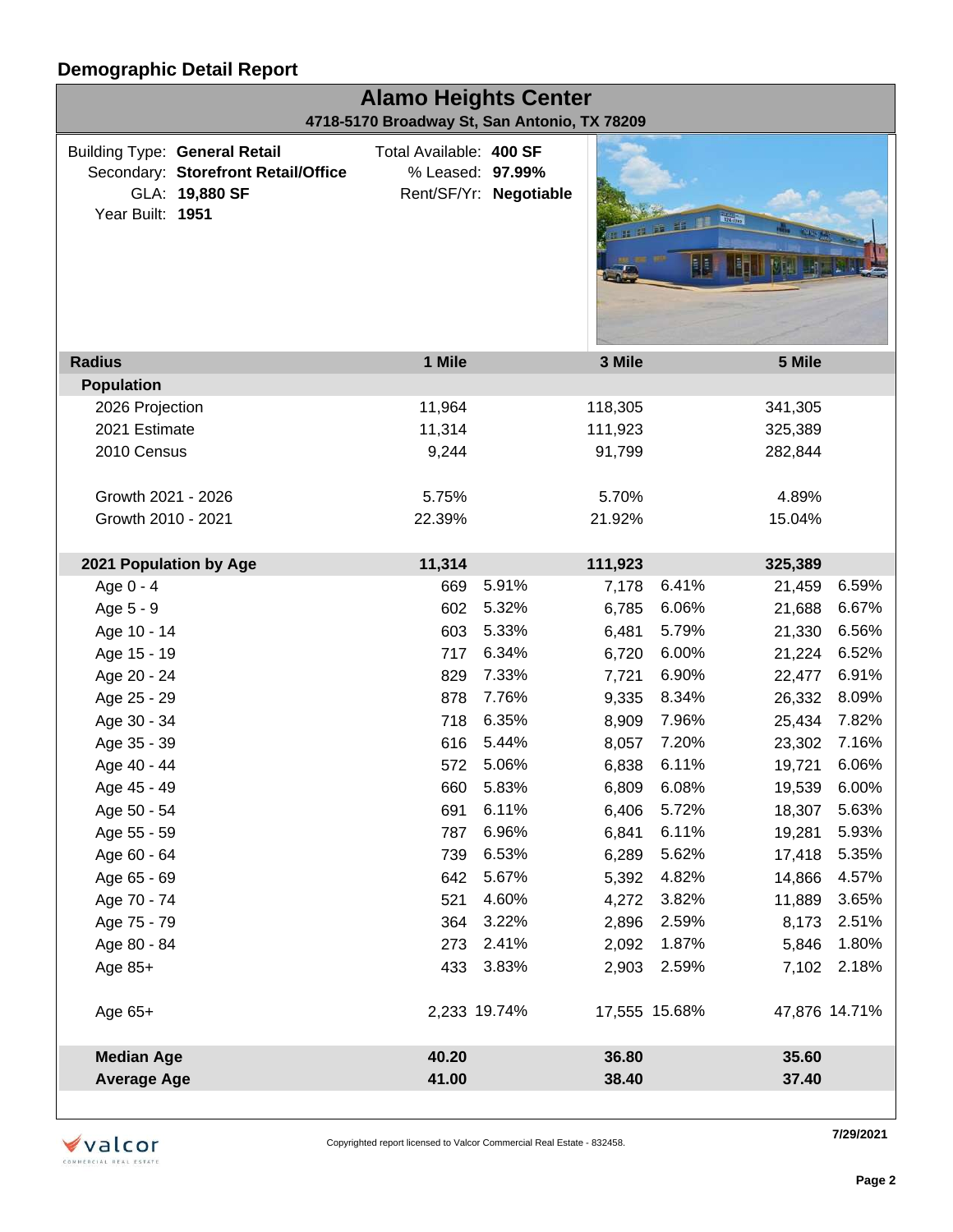| <b>Alamo Heights Center</b>                  |                 |               |         |               |                |                |  |
|----------------------------------------------|-----------------|---------------|---------|---------------|----------------|----------------|--|
| 4718-5170 Broadway St, San Antonio, TX 78209 |                 |               |         |               |                |                |  |
| <b>Radius</b>                                | 1 Mile          |               | 3 Mile  |               | 5 Mile         |                |  |
| 2021 Population By Race                      | 11,314          |               | 111,923 |               | 325,389        |                |  |
| White                                        |                 | 10,683 94.42% |         | 97,930 87.50% |                | 272,426 83.72% |  |
| <b>Black</b>                                 | 171             | 1.51%         | 7,507   | 6.71%         |                | 35,242 10.83%  |  |
| Am. Indian & Alaskan                         | 54              | 0.48%         |         | 1,390 1.24%   | 4,861          | 1.49%          |  |
| Asian                                        | 201             | 1.78%         |         | 2,482 2.22%   | 5,662          | 1.74%          |  |
| Hawaiian & Pacific Island                    | 12 <sup>2</sup> | 0.11%         | 177     | 0.16%         | 564            | 0.17%          |  |
| Other                                        |                 | 194 1.71%     | 2,437   | 2.18%         | 6,634          | 2.04%          |  |
|                                              |                 |               |         |               |                |                |  |
| <b>Population by Hispanic Origin</b>         | 11,314          |               | 111,923 |               | 325,389        |                |  |
| Non-Hispanic Origin                          |                 | 8,838 78.12%  |         | 57,446 51.33% |                | 119,686 36.78% |  |
| <b>Hispanic Origin</b>                       |                 | 2,477 21.89%  |         | 54,478 48.67% |                | 205,703 63.22% |  |
|                                              |                 |               |         |               |                |                |  |
| 2021 Median Age, Male                        | 38.20           |               | 35.60   |               | 34.60          |                |  |
| 2021 Average Age, Male                       | 39.20           |               | 37.20   |               | 36.20          |                |  |
|                                              |                 |               |         |               |                |                |  |
| 2021 Median Age, Female                      | 42.20           |               | 38.10   |               | 36.70          |                |  |
| 2021 Average Age, Female                     | 42.50           |               | 39.70   |               | 38.60          |                |  |
|                                              |                 |               |         |               |                |                |  |
| 2021 Population by Occupation                | 9,297           |               | 90,127  |               | 256,655        |                |  |
| <b>Classification</b>                        |                 |               |         |               |                |                |  |
| Civilian Employed                            |                 | 5,792 62.30%  |         | 51,083 56.68% | 141,151 55.00% |                |  |
| <b>Civilian Unemployed</b>                   |                 | 208 2.24%     |         | 2,584 2.87%   | 9,231          | 3.60%          |  |
| Civilian Non-Labor Force                     |                 | 3,240 34.85%  |         | 32,359 35.90% |                | 101,668 39.61% |  |
| <b>Armed Forces</b>                          |                 | 57 0.61%      |         | 4,101 4.55%   |                | 4,605 1.79%    |  |
|                                              |                 |               |         |               |                |                |  |
| <b>Households by Marital Status</b>          |                 |               |         |               |                |                |  |
| Married                                      | 2,148           |               | 15,985  |               | 41,990         |                |  |
| Married No Children                          | 1,238           |               | 9,141   |               | 24,051         |                |  |
| Married w/Children                           | 909             |               | 6,845   |               | 17,939         |                |  |
|                                              |                 |               |         |               |                |                |  |
| 2021 Population by Education                 | 8,158           |               | 83,843  |               | 238,371        |                |  |
| Some High School, No Diploma                 | 309             | 3.79%         |         | 9,639 11.50%  |                | 47,536 19.94%  |  |
| High School Grad (Incl Equivalency)          | 569             | 6.97%         |         | 12,989 15.49% |                | 52,714 22.11%  |  |
| Some College, No Degree                      |                 | 1,267 15.53%  |         | 19,574 23.35% |                | 57,661 24.19%  |  |
| Associate Degree                             |                 | 264 3.24%     |         | 6,805 8.12%   | 21,159         | 8.88%          |  |
| <b>Bachelor Degree</b>                       |                 | 3,327 40.78%  |         | 20,324 24.24% |                | 36,233 15.20%  |  |
| <b>Advanced Degree</b>                       |                 | 2,422 29.69%  |         | 14,512 17.31% | 23,068         | 9.68%          |  |

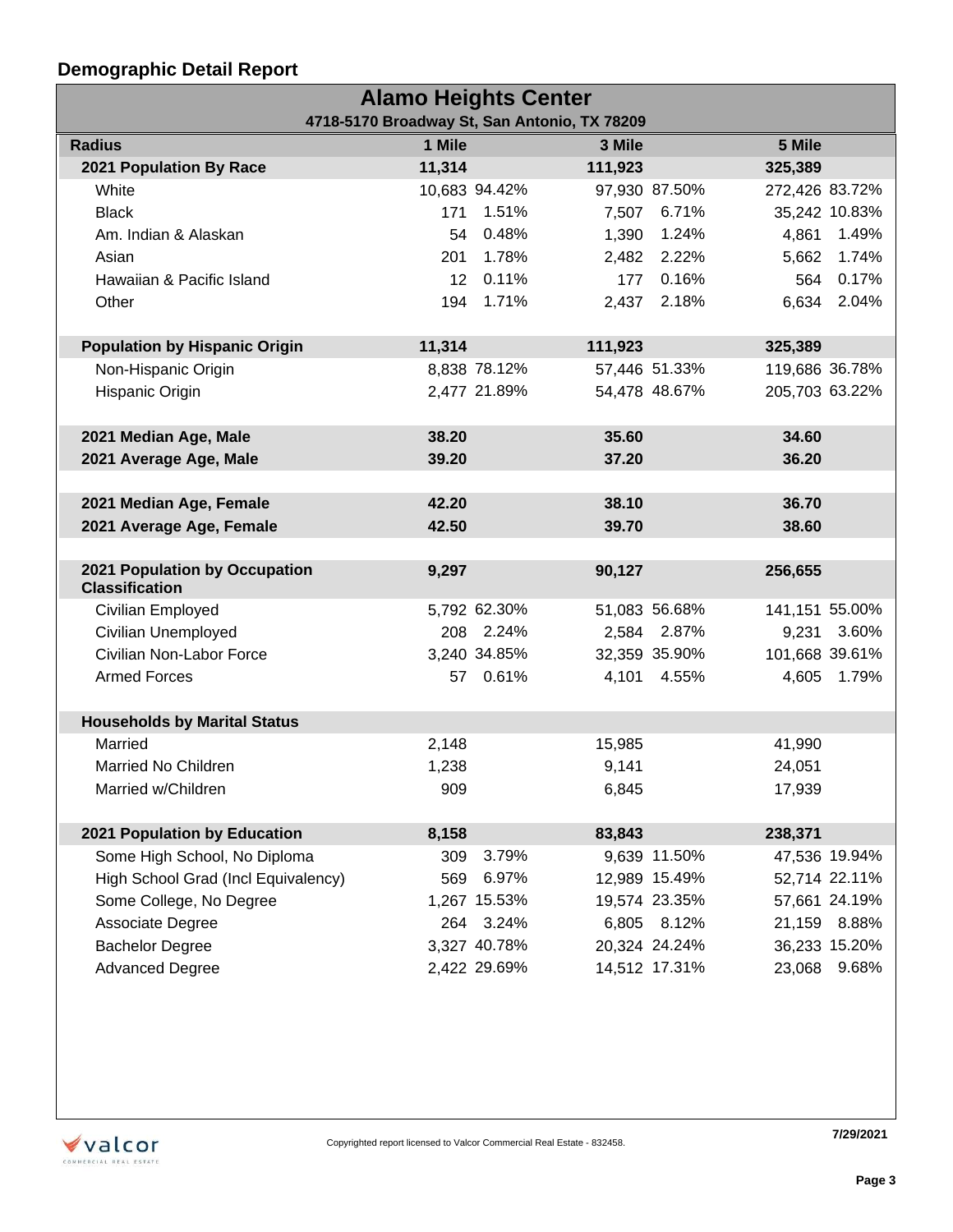| <b>Alamo Heights Center</b>                  |                |              |        |               |         |                |  |
|----------------------------------------------|----------------|--------------|--------|---------------|---------|----------------|--|
| 4718-5170 Broadway St, San Antonio, TX 78209 |                |              |        |               |         |                |  |
| <b>Radius</b>                                | 1 Mile         |              | 3 Mile |               | 5 Mile  |                |  |
| 2021 Population by Occupation                | 11,152         |              | 94,062 |               | 255,639 |                |  |
| Real Estate & Finance                        | 710            | 6.37%        | 3,847  | 4.09%         | 9,532   | 3.73%          |  |
| Professional & Management                    |                | 4,817 43.19% |        | 32,183 34.21% |         | 66,441 25.99%  |  |
| <b>Public Administration</b>                 |                | 297 2.66%    |        | 2,479 2.64%   |         | 5,218 2.04%    |  |
| <b>Education &amp; Health</b>                |                | 1,448 12.98% |        | 12,120 12.89% |         | 30,704 12.01%  |  |
| Services                                     |                | 474 4.25%    |        | 9,670 10.28%  |         | 33,658 13.17%  |  |
| Information                                  | 121            | 1.09%        | 1,204  | 1.28%         | 2,259   | $0.88\%$       |  |
| <b>Sales</b>                                 |                | 1,363 12.22% |        | 10,268 10.92% |         | 30,581 11.96%  |  |
| Transportation                               | $\overline{2}$ | 0.02%        | 1,636  | 1.74%         | 7,106   | 2.78%          |  |
| Retail                                       | 455            | 4.08%        | 4,947  | 5.26%         | 15,289  | 5.98%          |  |
| Wholesale                                    | 279            | 2.50%        | 1,281  | 1.36%         | 3,486   | 1.36%          |  |
| Manufacturing                                | 220            | 1.97%        | 2,256  | 2.40%         | 7,034   | 2.75%          |  |
| Production                                   | 83             | 0.74%        | 3,800  | 4.04%         | 15,075  | 5.90%          |  |
| Construction                                 | 109            | 0.98%        | 3,043  | 3.24%         | 14,427  | 5.64%          |  |
| <b>Utilities</b>                             | 156            | 1.40%        | 1,820  | 1.93%         | 5,245   | 2.05%          |  |
| Agriculture & Mining                         | 176            | 1.58%        | 674    | 0.72%         | 1,681   | 0.66%          |  |
| Farming, Fishing, Forestry                   | $\Omega$       | 0.00%        | 26     | 0.03%         | 342     | 0.13%          |  |
| <b>Other Services</b>                        | 442            | 3.96%        | 2,808  | 2.99%         | 7,561   | 2.96%          |  |
|                                              |                |              |        |               |         |                |  |
| 2021 Worker Travel Time to Job               | 5,293          |              | 51,960 |               | 139,822 |                |  |
| <30 Minutes                                  |                | 4,574 86.42% |        | 43,230 83.20% |         | 106,513 76.18% |  |
| 30-60 Minutes                                |                | 513 9.69%    |        | 7,006 13.48%  |         | 27,178 19.44%  |  |
| 60+ Minutes                                  | 206            | 3.89%        |        | 1,724 3.32%   |         | 6,131 4.38%    |  |
|                                              |                |              |        |               |         |                |  |
| 2010 Households by HH Size                   | 3,603          |              | 36,052 |               | 106,101 |                |  |
| 1-Person Households                          |                | 1,243 34.50% |        | 13,325 36.96% |         | 35,911 33.85%  |  |
| 2-Person Households                          |                | 1,201 33.33% |        | 10,925 30.30% |         | 29,634 27.93%  |  |
| 3-Person Households                          |                | 506 14.04%   |        | 4,763 13.21%  |         | 15,409 14.52%  |  |
| 4-Person Households                          |                | 427 11.85%   |        | 3,841 10.65%  |         | 12,078 11.38%  |  |
| 5-Person Households                          | 172            | 4.77%        | 1,901  | 5.27%         | 6,947   | 6.55%          |  |
| 6-Person Households                          | 45             | 1.25%        | 765    | 2.12%         | 3,304   | 3.11%          |  |
| 7 or more Person Households                  | 9              | 0.25%        | 532    | 1.48%         | 2,818   | 2.66%          |  |
|                                              |                |              |        |               |         |                |  |
| 2021 Average Household Size                  | 2.20           |              | 2.30   |               | 2.50    |                |  |
|                                              |                |              |        |               |         |                |  |
| <b>Households</b>                            |                |              |        |               |         |                |  |
| 2026 Projection                              | 4,573          |              | 45,970 |               | 126,688 |                |  |
| 2021 Estimate                                | 4,337          |              | 43,586 |               | 121,061 |                |  |
| 2010 Census                                  | 3,603          |              | 36,053 |               | 106,101 |                |  |
| Growth 2021 - 2026                           | 5.44%          |              | 5.47%  |               | 4.65%   |                |  |
| Growth 2010 - 2021                           | 20.37%         |              | 20.89% |               | 14.10%  |                |  |
|                                              |                |              |        |               |         |                |  |



**7/29/2021**